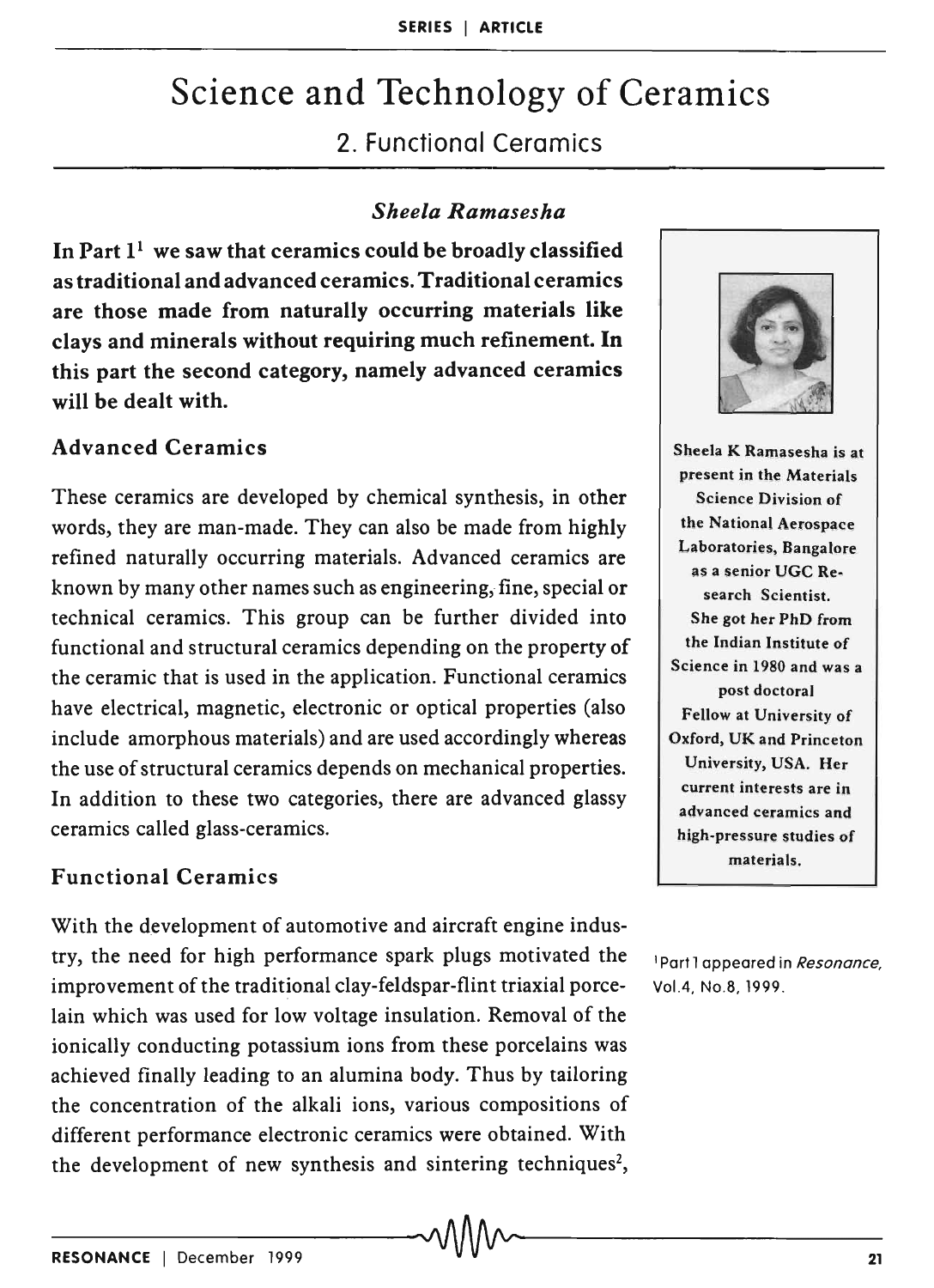2 Solid-state sintering of the raw materials eliminated the glassy grain boundary phase which results from vitrification or liquid phase sintering. In the solidstate sintering it is important to control the purity and size of the starting powders, their size distribution and extent of agglomeration. If these processing parameters are not controlled, the fired ceramic can possess a broad range of grain sizes and porosity, and uncontrolled grain boundary phases which can degrade the physical properties of the ceramic article.

high density sintered compacts could be made. It is important to control the microstructure of the functional ceramics as they are used in corrosive environments and their stability and reliability are put to severe tests.

# Electronic and Ionic Conductors

In any material, charge transport leading to electrical conduction could occur either due to the transport of electrons or ions, or both. If the conduction is predominantly due to transport of electrons (as in metals), we call the material an electronic conductor. On the other hand, if the electrical conductivity is due to the transport of ions, as in NaCl crystal, the material is an ionic conductor. There are ionic crystals in which the conduction due to ions is as large as those in liquid electrolytes. These materials are called superionic conductors and can be used as electrolytes in an all solid state battery. There also exist materials in which both electronic and ionic conductivity are significant, example AgS. These materials known as mixed conductors find application as electrode materials in solid state batteries.

# Electronic Conductors

The room temperature electrical conductivity of oxides varies by 24 orders of magnitude. The high temperature superconductors (like YBa, Cu<sub>3</sub>O<sub>7-x</sub>, Bi<sub>2</sub>Sr, Ca<sub>2</sub>Cu<sub>3</sub>O<sub>10</sub>, Tl<sub>2</sub>Ba, Ca<sub>2</sub>Cu<sub>3</sub>O<sub>10</sub>, HgBa<sub>2</sub>Ca<sub>2</sub> Cu<sub>3</sub>O<sub>2</sub>, etc.) are at one extreme where the conductivity below their  $T<sub>c</sub>$  is infinitely high and at the other extreme are the high purity  $\operatorname{Al_2O_3}$  and  $\operatorname{SiO_2}$ , where the conductivity is of the order of  $10^{-15}$  (ohm-cm)<sup>-1</sup>. Similarly, wide variation in dielectric, magnetic and optical transmissivity has been observed in ceramics. An important aspect of functional ceramics is the cooperative interaction of electrical, mechanical, optical and magnetic properties. Since these interactions are a consequence of complex crystal structures that have anisotropic characteristics *(Box* 1), they can be varied by replacing the cations and/or anions to suit the function of the device. Here the ceramics used for various functions are considered.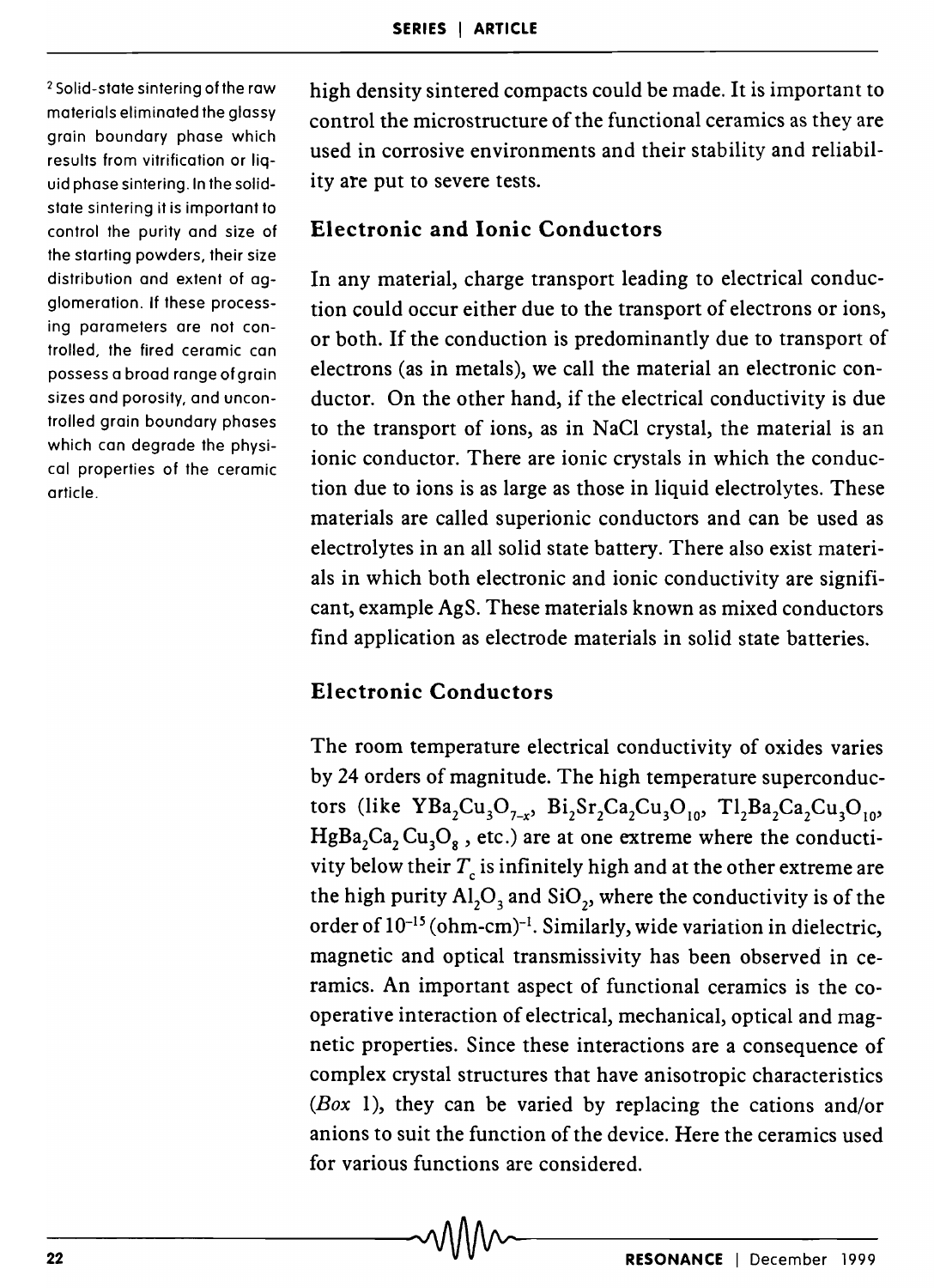#### Box I.

Some crystalline materials exhibit different magnitudes of response to external stimuli (such as electric and magnetic fields) in different crystallographic directions. Such materials are said to be anisotropic. Anisotropy arises because of differences in ionic distribution and/or bonding in the unit cell along different crystallographic axes. For example: In a compound, if the distance between the metallic ions along *a-* and b-axes is small compared to that along the c-axis, then the conductivity along *a-* and b-axes will be more than that along the  $c$ -axis. Example of such a material is graphite. By introducing spacer ions, it is possible to control the value of a property along a particular axis in a crystalline material.

The first ceramic *superconductor (Box 2)* was discovered in  $\mathrm{La}_{2\text{-}x}$  $Ba_xCuO_4$  system with a  $T_c$  (called the superconducting transition temperature) of 40 K. Then the system Y-Ba-Cu-O was discovered with a  $T_c$  of about 90 K. Subsequently, many other combinations were tried out in order to increase the  $T_c$ , with a hope to obtain a room temperature superconductor. The highest transition temperature obtained is around  $150 \text{ K}$  in the Hg system. As mentioned earlier, in a superconducting circuit, if a current is established below its  $T<sub>c</sub>$ , it can persist for years without much decay because of the zero resistance of the superconductor. Superconducting magnets, which are capable of generating high fields with low power consumption are being used in research equipments and also for magnetic resonance imaging in medicine. Attempts are being made to use these ceramic superconductors in running high-speed magnetically levitated trains (Box 2). High  $T_c$  ceramic superconductors are technologically very important because by using inexpensive liquid nitrogen, the superconducting state obtained in these materials can

#### Box 2.

Superconductivity is a phenomenon exhibited by some materials where below a certain temperature the electrical resistivity of the material is zero. In other words, the material does not offer any resistance to the tlow of electrical current below the superconducting transition temperature. Besides, superconductors do not allow magnetic lines of force to penetrate into the bulk in the superconducting state (below the  $T_c$ ). This is the perfect diamagnetism exhibited by superconductors and is known as Meissner effect. named after its discoverer. Meissner effect leads to some dramatic manifestations such as levitation. In the superconducting state, a magnet hangs in air when placed over the superconductor.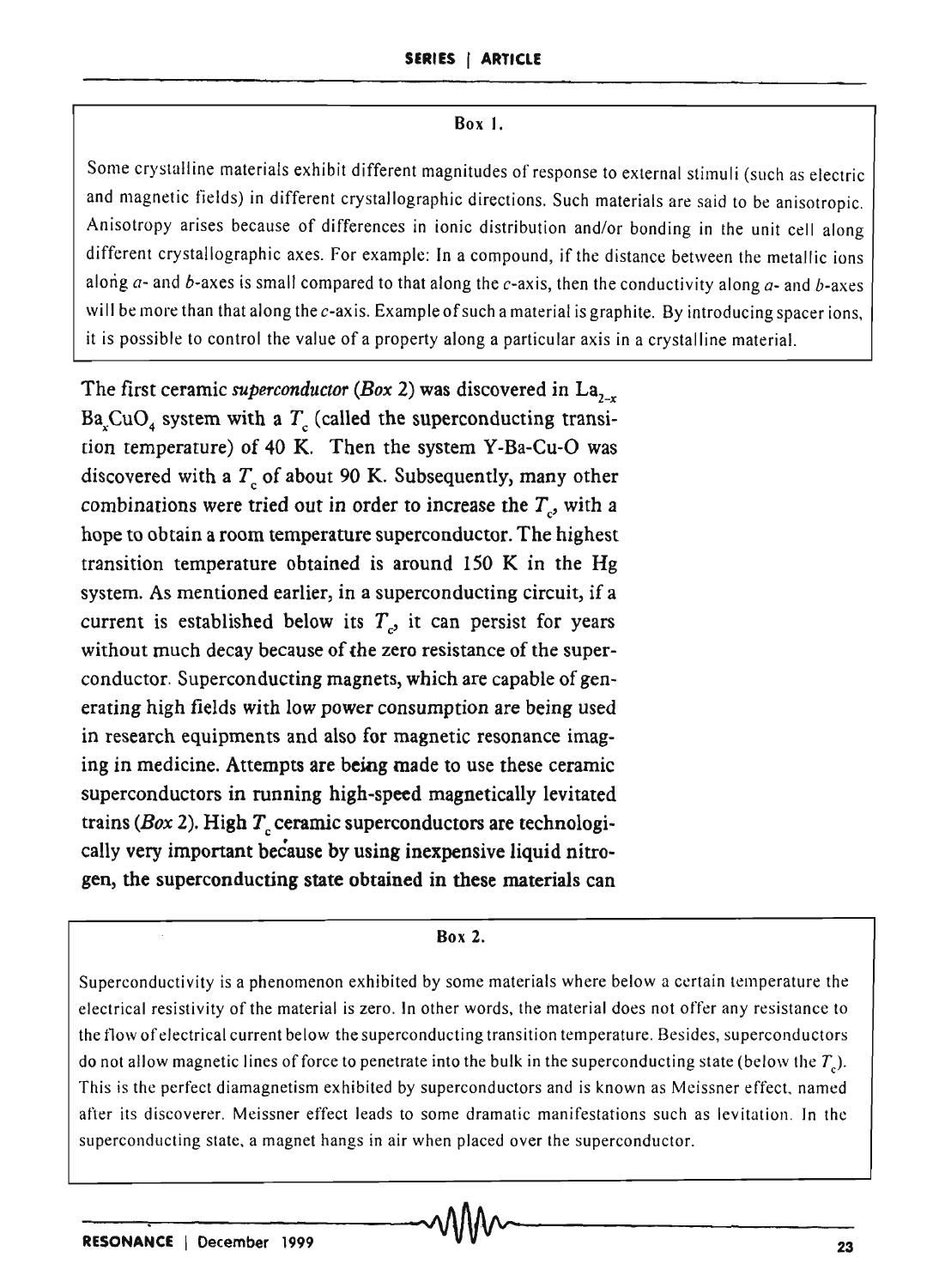In a superconducting circuit, if a current is established below its  $T_e$ , it can persist for years without much decay because of the zero resistance of the superconductor.

be compared to the current ones that use liquid helium. The thin films of these superconductors can be used in SQUIDs (superconducting quantum interference devices, which are used for measuring very weak magnetic fields) and also in infrared sensors. Another potential application of the ceramic superconductors is in computers. Increasing the speed of the computers and further miniaturization are limited by the generation of heat as also by the charging time of capacitors because of the resistance of interconnecting metal films. Hence the use of superconductors may result in miniaturized chips that could transmit information orders of magnitude more rapidly.

## Ionic Conductors

The materials in which the ionic conductivity is high, of the order of  $10^{-2}$  to  $10$  (ohm-cm<sup>-1</sup>), are called fast ion conductors or *superionic conductors.* Some of the fast ion conductors are purely cationic conductors while in others the conduction is entirely by the anion. However, some materials, like the ferrites have a mixed ionic and electronic conductivity. Thus, there are halides and chalcogenides of silver and copper (eg.  $\alpha$ -AgI, CuS, RbAg $_4$ I<sub>s</sub>) where the metal ion is mobile. The oxides with  $\beta$ -alumina structure are also cationic conductors with mobile monovalent cation whereas in the oxides with fluorite structure containing large concentrations of defects (eg. CaO.ZrO<sub>2</sub>, Y<sub>2</sub>O<sub>3</sub>.ZrO<sub>2</sub>) the mobile ions are the oxygen anions. There is another class of ionic conductors (eg. sodium superionic conductor, (NASICON) with formula  $Na<sub>3</sub>Zr<sub>2</sub>PSi<sub>2</sub>O<sub>12</sub>$  which contains intersecting tunnels in three dimensions. In  $\beta$ -alumina, the Na<sup>+</sup> conduction is along two dimensions whereas in LiAlSiO<sub>4</sub> the transport of  $Li<sup>+</sup>$ ions is along one direction. In polycrystalline fast ion conductors, the grain boundaries impede the conduction and give rise to AC frequency effects. An important consequence of the high resistance due to the presence of grain boundaries is that a large fraction of the applied voltage of an electrochemical device appears across the grain boundaries which can lead to electrochemical deterioration of grain boundary phases leading to dielectric breakdown.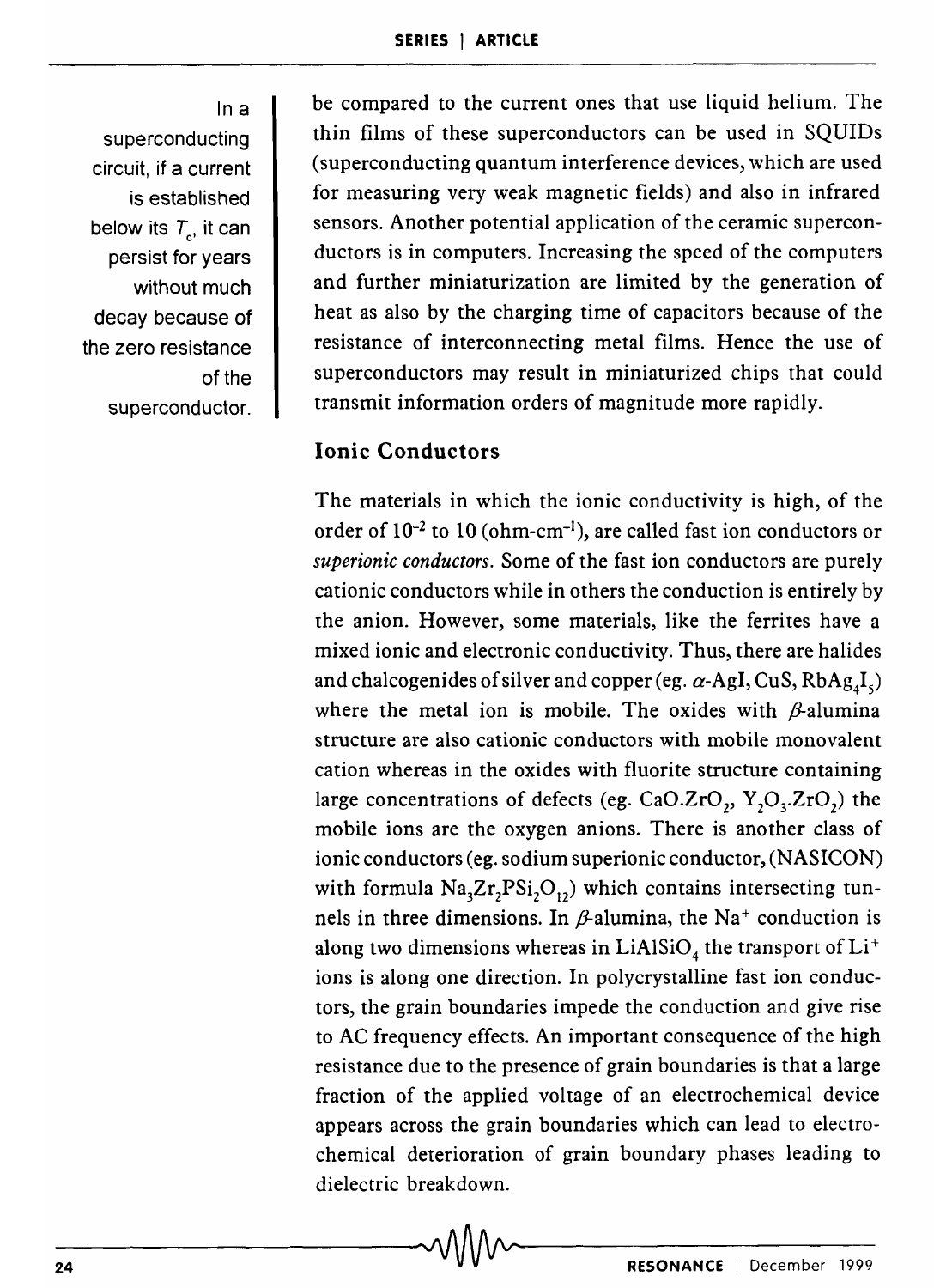### Magnetic Materials

Magnetic materials have been known to man for a long time. The word magnet is derived from a Greek word to indicate magnetite (Fe<sub>3</sub>O<sub>4</sub>, an ore of iron) deposits in the district of Magnesia. Every day we use a number of devices whose functioning depend completely on the magnetic ceramics: AC or DC motors (magnetic fields are produced by means of electrical currents which are in turn converted into mechanical energy), power transformers which deliver energy to homes and industries, video and audio applications (tapes and reading or writing heads which contain magnetic materials, *Figure* 1), telephones and telecommunication systems, computer data storage systems, loud speakers, etc.. The most used magnetic ceramics (which are generally called ferrites) can be classified into three groups depending on their structure. These are spinel (with general formula  $MFe<sub>2</sub>O<sub>4</sub>$  where M is any divalent transition metal ion), garnet (with general formula  $3M_2O_3$ .5Fe<sub>2</sub>O<sub>3</sub> where M is a rare-earth or transition metal ion) and hexagonal ferrites. Cubic spinel ferrites are used as soft magnetic materials because of their low coercive force and high saturation magnetization. Hexagonal ferrites are hard magnetic materials with high coercive force and a large resistance to demagnetization, making them difficult to demagnetize. A wide range of substitutions make it possible to vary the magnetic properties of these ceramics over a wide range of curie points, remnant polarization,

Figure 1. Schematic representation of the digital recording head. The head is an electromagnet and has a small gap. For writing, the electric current in the coil representing the information to be stored induces a magnetic field in the head which appears in the gap. This field produces a magnetization pattern on the tape. While reading, this process is reversed. The signal activates a speaker or a TV system or a processing unit depending on the device.

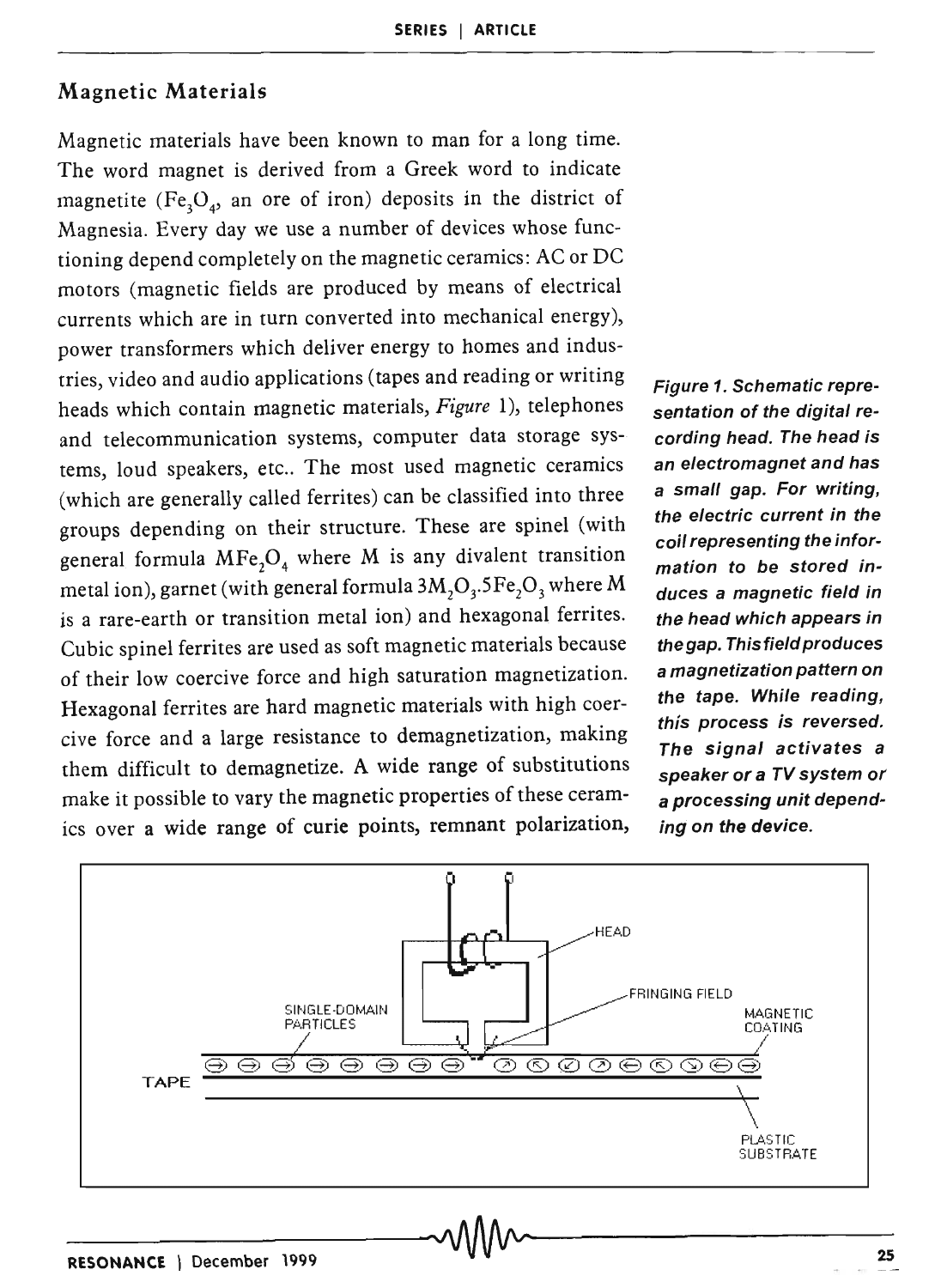#### Box 3.

Curie temperature: In ferromagnets and ferrimagnets the magnetic dipoles are oriented in such a way that there is net magnetization up to a certain temperature called the curie temperature. Above the curie temperature, the magnetic dipoles are randomly oriented with no net magnetization and this state is called the paramagnetic state.

Remnant polarization: The magnitude of the residual polarization that remains in a ferro- or a ferri-magnetic material when the magnetic field is removed.

Saturation polarization: The maximum polarization (magnetization) attained by a ferro- or a ferri- magnetic material in a magnetic field.

Coercive field: The ferroand ferri-magnets attain magnetization in presence of a magnetic field. By reversing the direction of the applied field the magnetization can be reduced. Thus, the magnetic field required to bring down the magnetization of a ferroor a ferri-magnet to zero is called the coercive field.

saturation polarization and coercive fields *(Box* 3). This way, magnetic ceramics can be designed and processed for specific applications. For example, saturation magnetization can be widely varied by cation substitution (like rare earth or transition metal ions in place of yttrium) in the basic garnet (yttrium iron garnet). For specialized applications like floppy-disc drives, printers and other computer peripherals, stepping motors are used. These motors rotate a fraction of a revolution upon application of an electric pulse; in other words, an accurate step angle under a high output torque is required. To obtain this, barium hexaferrite is specially processed such that it is radially magnetized. Magnetic ceramics are also used in VCR tapes and they consist of a polymer that is impregnated with  $\gamma$ -Fe<sub>2</sub>O<sub>3</sub> or CrO<sub>2</sub>.

Magnetic garnets are isostructural with naturally occurring semiprecious mineral  $Ca<sub>3</sub>Al<sub>3</sub>(SiO<sub>4</sub>)<sub>3</sub>$ . In place of Ca a magnetic rare-earth ion is substituted and Al and Si are replaced by iron ions. Hence the formula is  $Ln<sub>3</sub>Fe<sub>3</sub>Fe<sub>3</sub>O<sub>12</sub>$  (where Ln = a rareearth ion) or  $3\text{Ln}_2\text{O}_3$ .5Fe<sub>2</sub>O<sub>3</sub> and these compounds are called rare-earth garnets. The manner in which the magnetic dipoles are arranged in these compounds is interesting. The magnetization of  $Ln^{3+}$  is opposite to the net magnetization of the  $Fe^{3+}$ ions. At low temperatures the magnetization of the rare-earth garnet is due to the  $Ln^{3+}$  ions and with increasing temperature this magnetization decreases rapidly going to zero at the compensation point. With further increase in temperature the polarity of magnetization changes. At temperatures higher than the compensation point the magnetization is due to the  $Fe<sup>3+</sup>$  ions. The presence of a compensation point is a unique property exhibited by the rare-earth iron garnets, which are suited for high frequency microwave (frequencies of 1–300 GHz) applications.

Barium hexaferrites with cobalt and titanium substitutions are used as wide-band absorbers of electromagnetic waves in the  $GHz(10<sup>9</sup> Hz)$  range. The aircraft structure that is highly reflecting disturbs the radar navigation near an airport or a harbour. This radar frequency can be attenuated by the use of hexaferrites.<br>  $\sim \sqrt{M}M$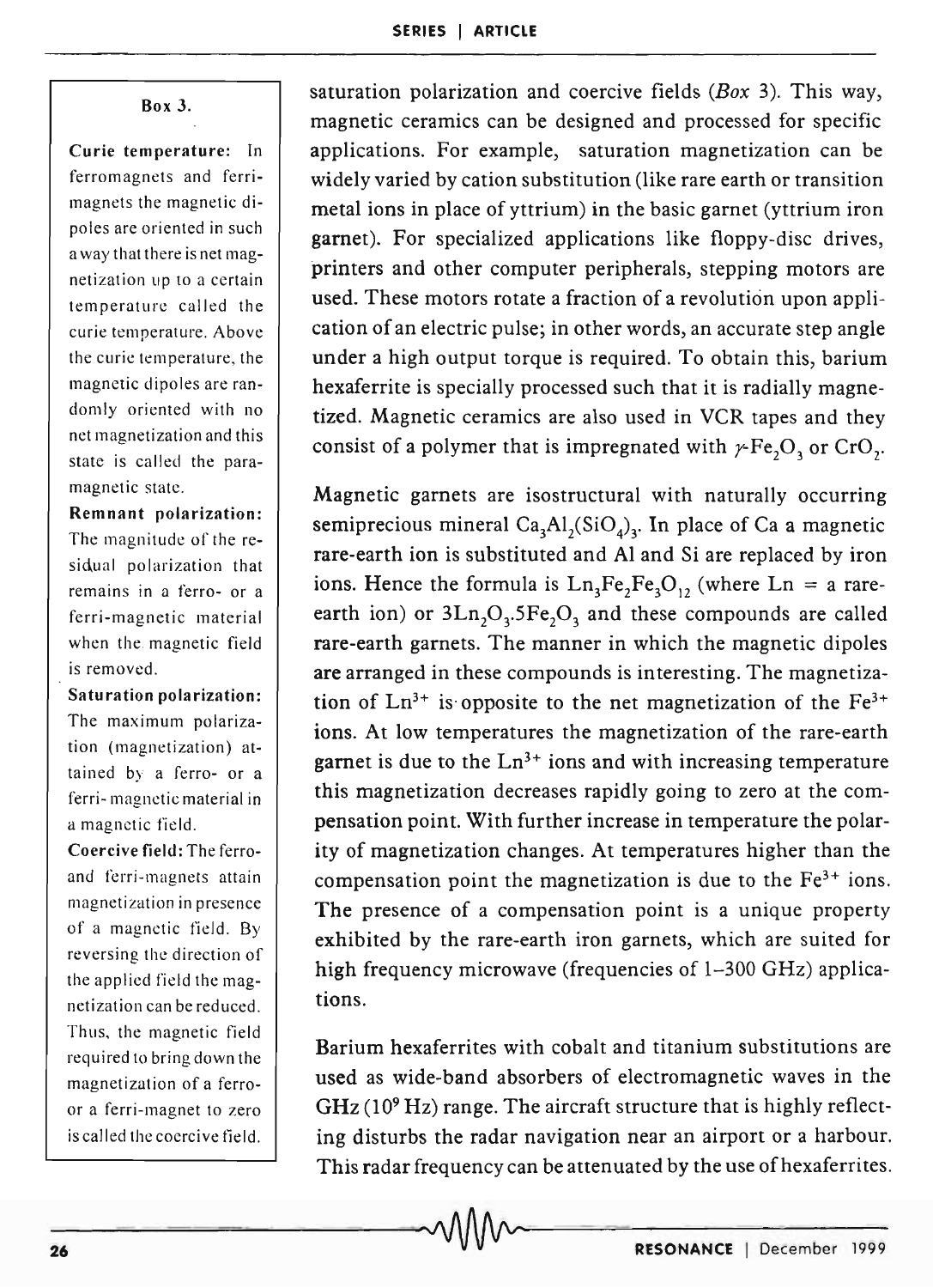For these applications, a ferrite powder is dispersed in a resin and the mixture is painted on the structure of the aircraft. War and spy planes are covered with such paints in order to avoid being spotted by radar.

A large decrease in electrical resistivity is observed in response to a magnetic field in some perovskite rare-earth manganese oxides below 150 K. This *colossal magnetoresistance* is technologically important. In the magneto-resistive reading head, the electrical resistance of a thin film of the magnetic material is changed as a result of magnetic field changes when the read head passes by the tape or the disk. These magneto-resistive reading heads have higher sensitivity and data transfer rates.

# Dielectric Materials

A dielectric ceramic is an electrically insulating material in which a separation of positively and negatively charged entities could be achieved by the application of an electric field. The polarization actually accounts for the ability of the dielectrics to increase the charge storing capacity of the capacitors and the dielectric constant is the measure of this efficiency. For electronic applications of ceramics as capacitive components, their dielectric properties are important. The dielectric constant, dielectric loss factor and dielectric strength normally determine the suitability of a particular material for these applications. There is also another aspect of dielectric materials, which is important, i.e. the dielectric breakdown. In electrical industry, the material that is used for insulation must withstand the voltage gradient for the operating life of the system. But failures occur when an electric short circuit develops across the material and this failure is called dielectric breakdown. The breakdown strengths in ceramics depend on many factors like temperature, ambient atmosphere; material finish, porosity, composition, shape and thickness; the voltage gradient applied, the field frequency and the wave form. Thus, by changing sample geometry, the field distribution and heat dissipation patterns can be controlled considerably. Microstructure of the material also

The aircraft structure that is highly reflecting disturbs the radar navigation near an airport or a harbour. This radar frequency can be attenuated by the use of hexaferrites.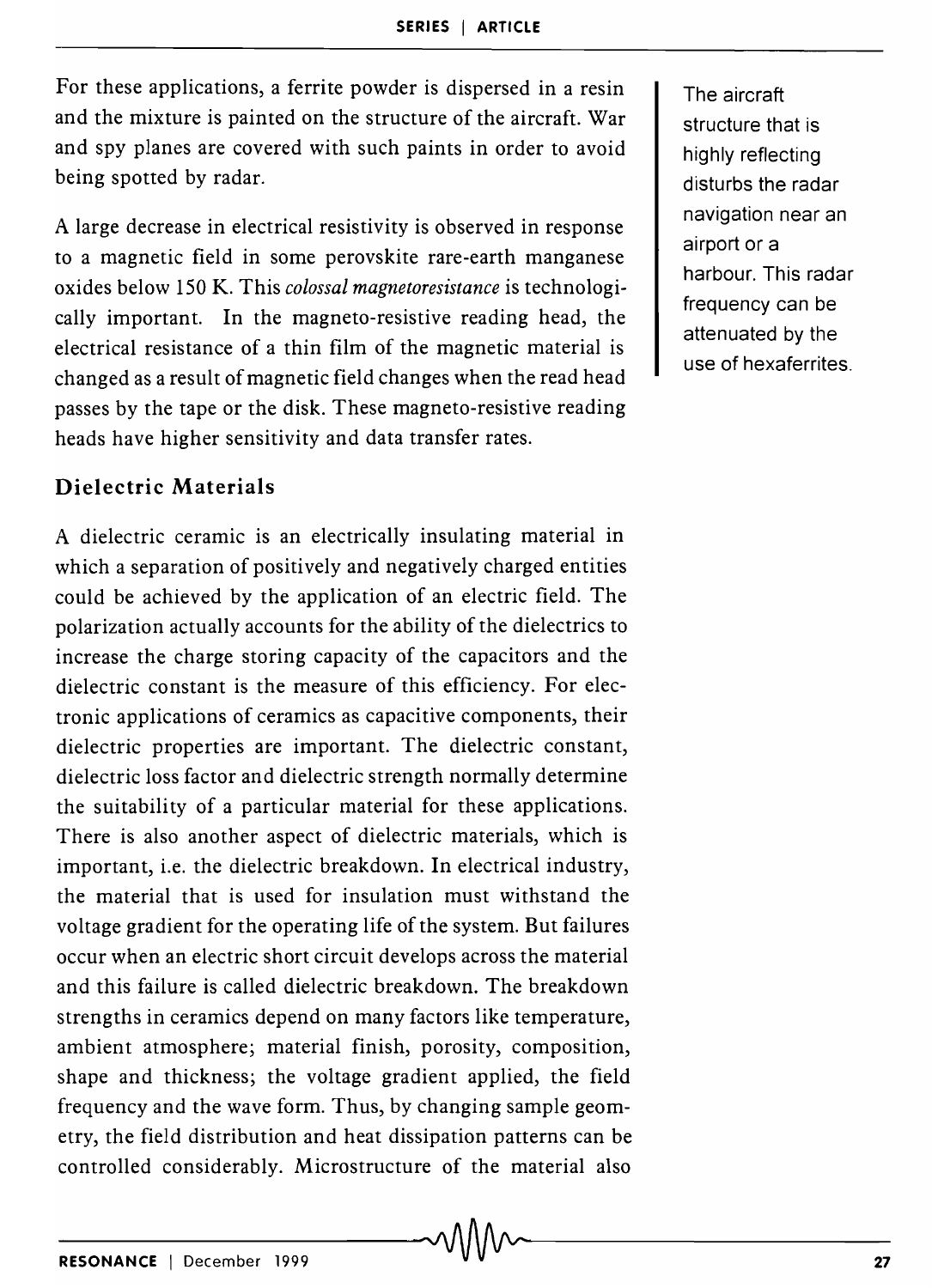Piezoelectric materials are used in transducers where electrical energy is converted into mechanical energy or vice versa. affects the breakdown strength. A number of ceramics are used in electrical industry for insulation and encapsulation, and as capacitors. Examples of dielectrics are quartz,  $\text{Al}_2\text{O}_3$ , mica, diamond,  $\text{Mg}_{2}\text{SiO}_{4}$ , barium lanthanum zirconates, bismuth vanadates, etc.

The group of dielectric materials which exhibit spontaneous polarization is called *ferroelectrics*. These materials contain permanent electric dipoles which is because of the presence of a noncentrosymmetric polar lattice. The common ferroelectric materials are barium titanate, Rochelle salt ( $\rm NaKC_{\rm 4}H_{\rm 4}O_{\rm 6}$ .4 $\rm H_{\rm 2}O$ ), potassium dihydrogen phosphate and potassium niobate. In barium titanate, in the ferroelectric phase titanium ion moves away from the center of the  $TiO<sub>6</sub>$  octahedra. The other type of dielectrics where the polarization is induced by the imposition of external stress are called *piezoelectrics.* Examples of piezoelectrics are lead zirconate, titanates of barium and lead, quartz and ammonium dihydrogen phosphate. Piezoelectric materials are used in transducers where electrical energy is converted into mechanical energy or vice versa. Most common applications are in gas lighters, microphones, ultrasonic generators, strain gauges, phonograph pickups, actuators and sonar detectors. *Figure* 2 shows the usage of piezoelectric actuator in a dot matrix printer head.

# **Optical Materials**

Optical materials are another class of important functional materials. When electromagnetic radiation impinges on a solid, it is transmitted, absorbed or scattered by the solid depending on the property of the material (mainly the electronic structure). A material can be transparent to a band of wavelengths of radiation while absorbing or scattering the other wavelengths. For instance, CdS has a band gap<sup>3</sup> of about 2.4 eV and hence it absorbs all radiation having energy greater than its band gap. Thus, there are materials that can be used as windows for a particular range of wavelength radiation, like the IR, visible, UV, etc. Even in the visible region, windows can be made to

<sup>3</sup> Band gap is the energy gap between the valence and conduction bands.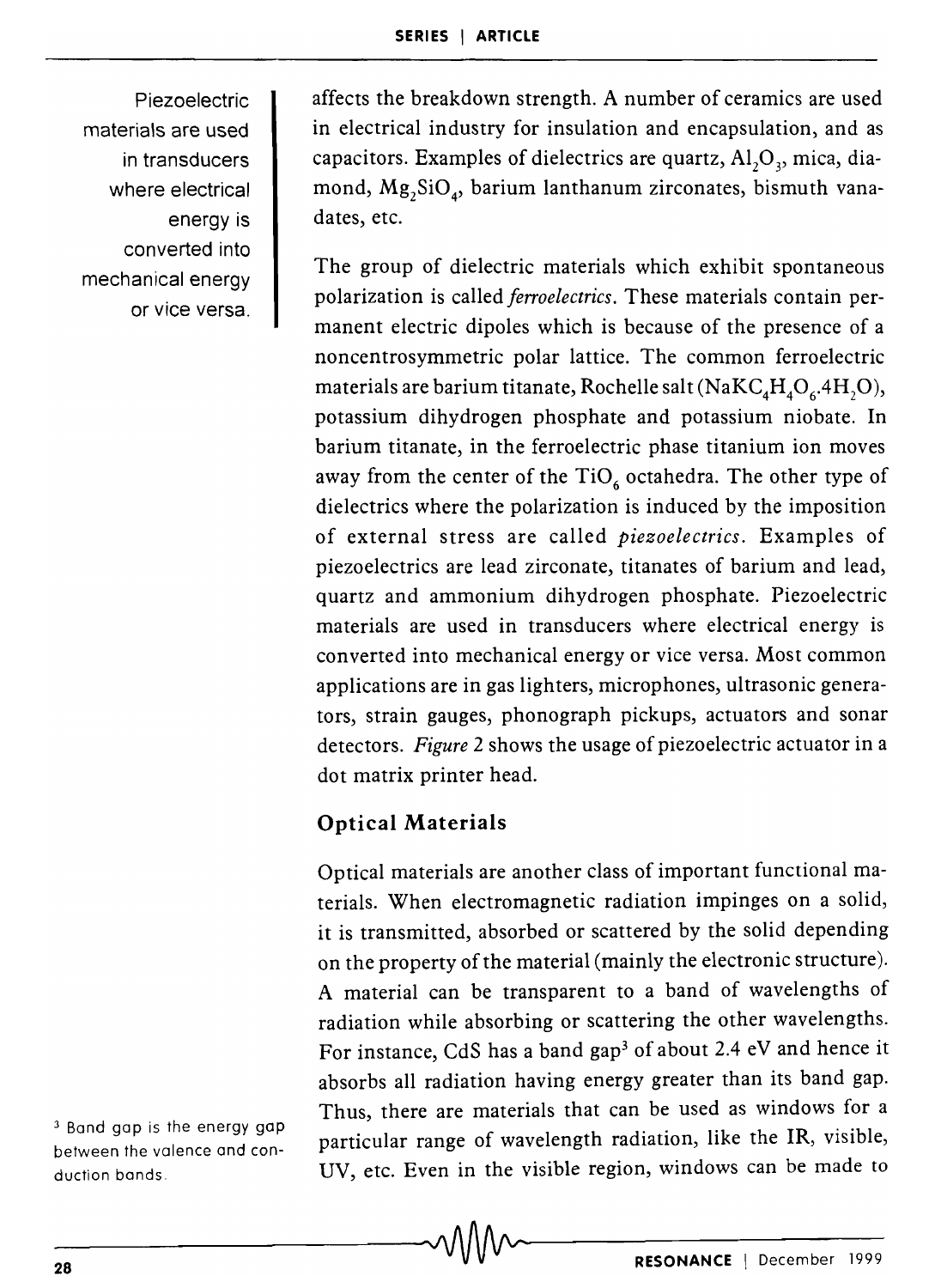

Figure 2. (a) Construction of a dot matrix printer head. Movement of each of the wires is controlled by the signal sent out by the piezoelectric ceramic actuator shown in (b). The printer head element consists of a multilayer piezoelectric device where 100 thin ceramic sheets (about 100 micron in thickness) are stacked. The signal from the device is magnified. Each character that is printed is formed by 24 *x* 24 dot matrix and the printing ribbon is impacted in accordance with the magnified signal that is received from the device by a multiwire array.

transmit very specific colours by tuning the material band structure. For example, sapphire (which is  $\operatorname{Al_2O_3})$  is transparent over the whole visible range but when a small amount of  $Cr^{3+}$ ions is substituted for  $Al^{3+}$ , the crystal becomes red in colour (called ruby). Similarly other ions like  $Co<sup>2+</sup>(blue- violet)$ ,  $Cu^{2+}$ (blue-green) and  $Mn^{3+}$ (purple) can be used to bring about different colours. These crystals are cut to give brilliant reflection and used for making jewellery. Infrared window materials are Ca $\mathrm{F}_2\mathrm{,SrF}_2$  and other alkali or alkaline earth halides while the windows in the visible range are silica based glasses, sapphire and quartz. Then there are translucent materials that are also chemically inert, like MgO and  $\text{Al}_2\text{O}_3$ , which are used for sodium lamps. Some materials absorb radiation and reemit in visible wavelength range and this phenomenon is called luminescence. The radiation emitted with a delay after absorption is termed phosphorescence and if the emission occurs 'soon' after absorption, then it is fluorescence. A number of materials like sulfides, oxides and tungstates can be made to fluoresce or phosphoresce by introducing impurities in controlled amounts.